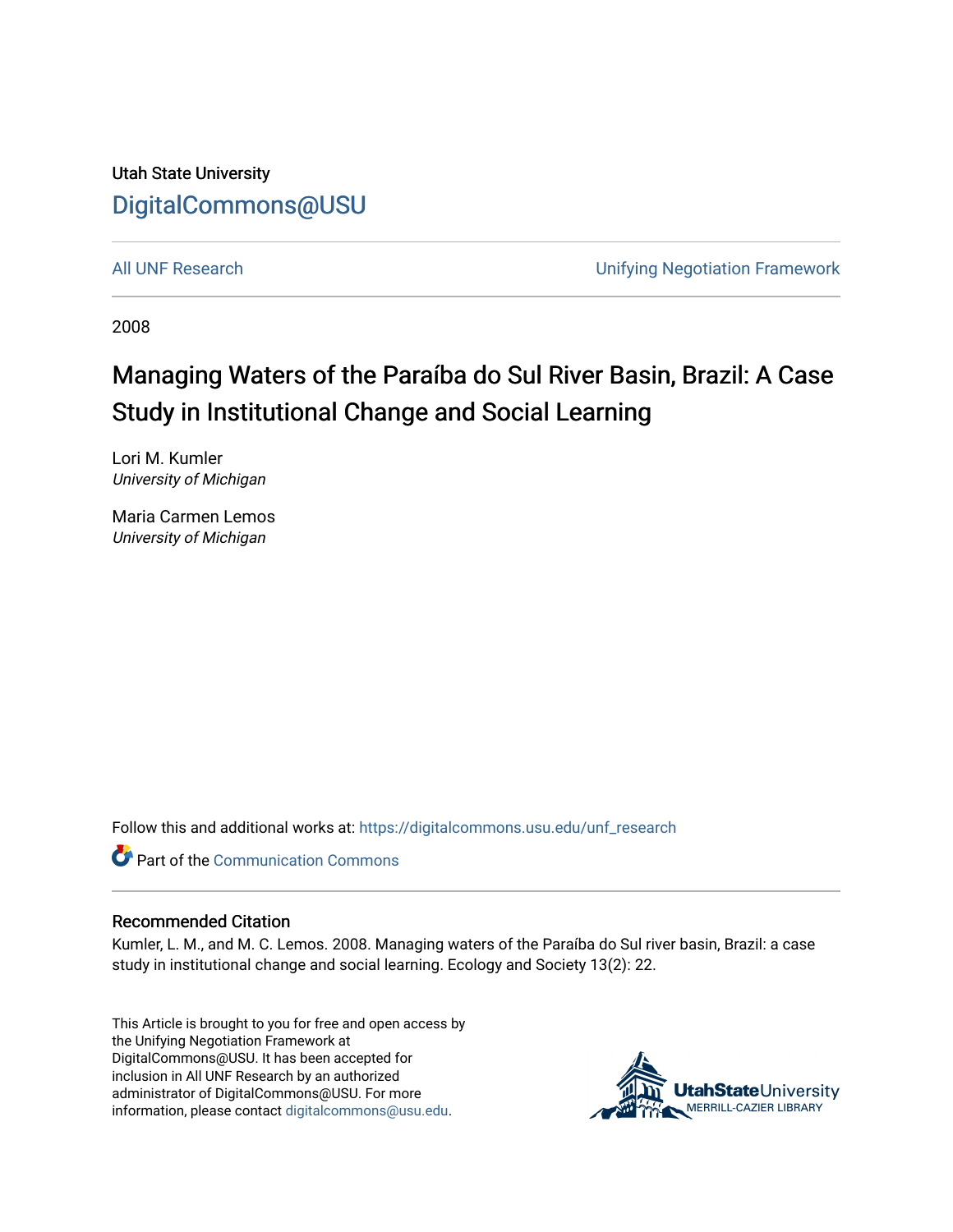

# *Research* **Managing Waters of the Paraíba do Sul River Basin, Brazil: a Case Study in Institutional Change and Social Learning**

*[Lori M. Kumler](mailto:lkumler@umich.edu)<sup>1</sup> and [Maria Carmen Lemos](mailto:lemos@umich.edu)<sup>2</sup>*

ABSTRACT. This article examines the implementation of integrated water-management institutions in the Paraíba do Sul River basin in southeast Brazil. It argues that social learning has been critical in facilitating reform implementation so far, and will likely continue to be an important factor for the future sustainability of the new management system. There has been a synergistic relationship between social learning and Brazil's water-reform hybrid governance institutions, in which social learning facilitated the implementation of the reform's new institutions, which in turn enabled further learning in the context of the river basin committee's decision-making process. Through interviews, surveys, and observations, we identified social-learning capacities, including trust, an ability to work together, and the committee's shared understanding of the institution's problems, possibilities, and mission. Effective management through social learning was demonstrated by the institution's adaptive capacity in the face of a severe drought.

Key Words: *Brazil; CEIVAP; institutional adaptation; river basin management; social learning; water policy*

## **INTRODUCTION**

Around the world, the issue of water quality and quantity has captured the attention of communities, policy makers, and water managers. Pressured by rapid and poorly planned development and population growth, water scarcity has become a concern even in traditionally water-rich regions such as southeast Brazil. To address these issues, governments and water managers have sought to improve existing managing organizations and institutions to promote more sustainable water use, in many cases, by involving a wider range of stakeholders and by redefining the scale of decision making to the basin level.

Partly motivated to address its water problems and partly as result of widespread political reform, in 1997 the Brazilian government enacted new water resources legislation (Law 9433 or Water Law, for the purposes of this paper), which decentralized management and designed multi-level stakeholder participatory institutions. The Brazilian reform subscribes to many of the tenets of good governance highlighted in the literature with the creation of multiple, redundant, and polycentric scales of management as well as the inclusion of hybrid mechanisms of governance that combine state, market, and community institutions and actors (Ostrom 2001, 2005, Lemos and Agrawal 2006). The centerpiece of the new water management model is the river basin committee composed of representatives from water user groups, government, and organized civil society (see Fig. 1). The committees meet periodically and have among their responsibilities the design and implementation of bulk-water permit and charging systems, approval of river basin management and water zoning plans, and facilitation of conflict resolution among users. To date, over 100 river basin committees have been created in Brazil and are at different stages of evolution (Abers and Jorge 2005). The most controversial aspect of the reform has been the reconceptualization of water as a public good with economic value; that is, under the new law, water users must pay bulk-water charges ("cobrança" for a detailed analysis of the "cobrança" system, see Formiga-Johnsson et al. 2007) and must obtain a permit ("outorga") to use water from the appropriate state or federal water agency. The reform's ultimate goals are to ensure adequate water supplies for the nation's future, to promote rational and integrated

<sup>&</sup>lt;sup>1</sup>School of Natural Resources & Environment, University of Michigan, <sup>2</sup>University of Michigan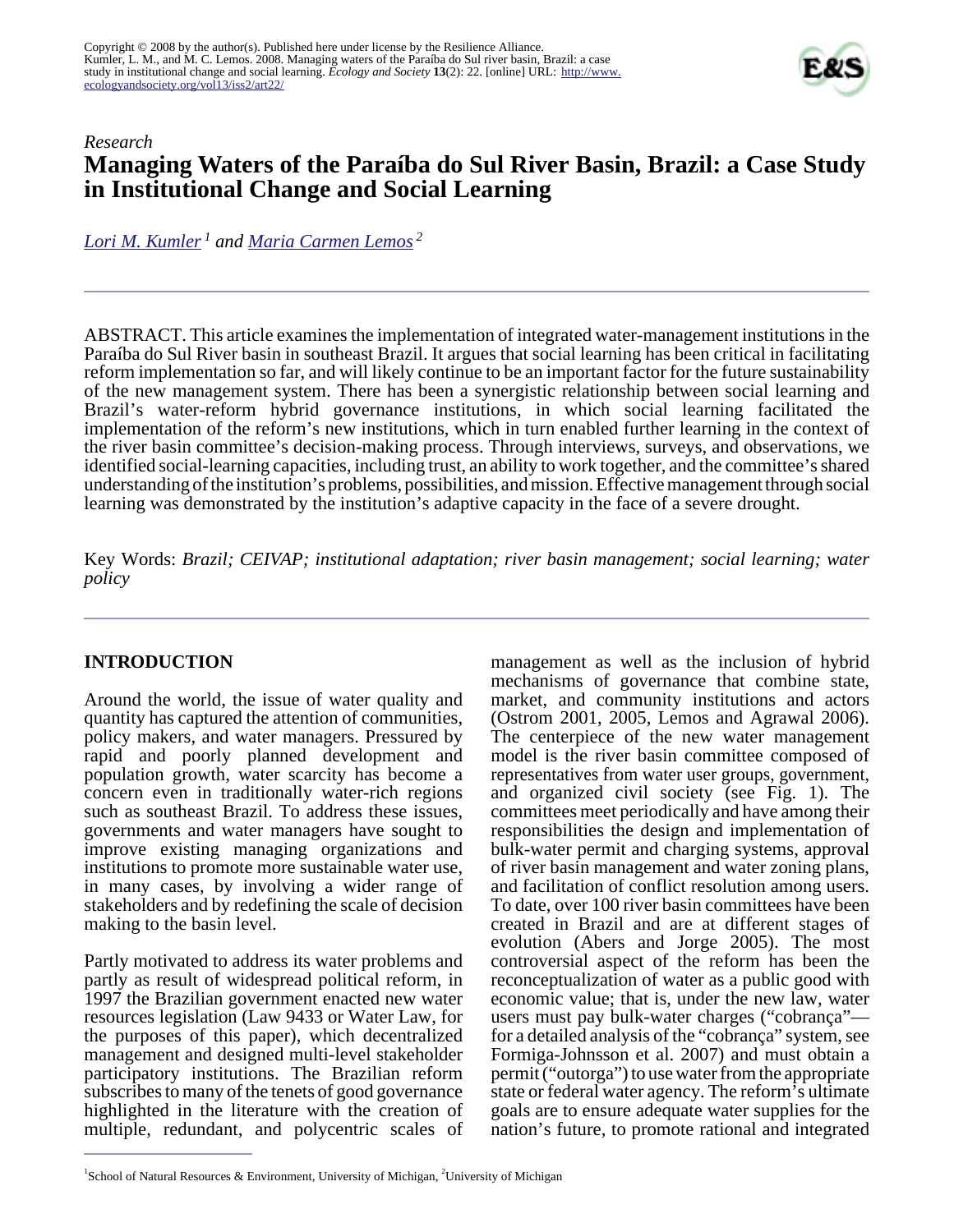use of water resources, and to prevent and defend against critical hydrological events (Diário Oficial da União 1997).

Although it has been several years since the passage of the new law, it is still too early to assess many of the long-term outcomes regarding water and institutional sustainability. However, the institutionalization of new forms of management

has progressed significantly in a number of basins, and it is possible to explore some of the factors that may have been conducive to a higher or lower rate of success in the implementation of the reform's basic mechanisms. Among the most evolved implementation processes is that of the Paraíba do Sul River River Basin (PSRB), a federal waterway that crosses Brazil's three most-developed states (São Paulo, Rio de Janeiro, and Minas Gerais). In this paper, we analyze the federal committee for the Paraíba do Sul River basin, CEIVAP ("Comitê para Integração da Bacia Hidrográfica do Rio Paraíba do Sul," or Committee for the Integration of the Paraíba do Sul Hydrographic Basin) in light of its faster and perceived more successful implementation process (Formiga-Johnsson et al. 2007). In particular, we examine CEIVAP's actions during a challenging drought period from 1998–2004 and explore the factors that influenced how it responded to the crisis.

What accounts for CEIVAP's ability to implement reform-oriented institutions? Among the many contributing factors, we argue that social learning —defined here as learning through interactions has been critical in facilitating reform implementation so far, and will likely continue to be an important factor for the future sustainability of the new management system. When successful, social learning may lead to both an improved environment and an increased capability of actors to attain agreement (Pahl-Wostl and Hare 2004). Moreover, social learning has been proposed as a vital element for the implementation of adaptive management and more resilient water systems (Carpenter et al. 2001, Folke et al. 2005, Pahl-Wostl 2006, Ison and Watson 2007, Pahl-Wostl et al. 2007). Although much has been written about the positive role of social learning in water management, the concept remains relatively untested empirically, especially in relation to its dialectical relationship with different institutional/governance mechanisms for natural resources management. In this article, we propose that, in the case of the CEIVAP, there has been a synergistic relationship between social learning and Brazil's water reform hybrid governance

institutions in which social learning facilitated the implementation of the reform's new institutions, which in turn, enabled further learning in the context of the river basin committee's decision-making process. In other words, social learning has been both "enabling to" the implementation of water reform institutions and further "enabled by" the implementation of such institutions.

In the next section, we describe the PSRB and the new management system in detail. We then review the literature on social learning, natural resources governance institutions, and water reform in Brazil to build our analytical framework. After describing our research methods, we discuss the interface between the old and new institutional systems in the PSRB. We conclude with a few general lessons from this case that can be used to inform natural resources governance in other regions of Brazil and the world.

#### **The Paraíba do Sul River Basin: Present and Past**

The Paraíba do Sul basin covers an area close to 57 000 km<sup>2</sup> and crosses three states, Rio de Janeiro, Minas Gerais, and São Paulo. The PSRB is home to 5.6 million people and, in addition, supplies water —via a complex diversion and water transfer system —for nearly 8 million residents of the Metropolitan Rio de Janeiro Region ("Metro Rio"), located outside of the basin. In total, 180 municipalities in the basin depend on the Paraíba do Sul for water (Campos 2001), and it is estimated that the basin comprises 13% of Brazil's gross domestic product (GDP) (Braga et al. 2005).

In the past, water management in the PSRB was mostly carried out in an incremental, piecemeal, and mostly technocratic fashion. Neither was it integrated across governing and social scales; for example, different scales of government authorities granted permits for hydroelectric plants with virtually no coordination: state permits for state waters and federal permits for federal waters (Margulis et al. 2002). Although the notion of integrated management in Brazil had been around since the 1940s, it was not until the1970s that the government took concrete action to create more integrated management institutions (see Fig. 2).

Water allocation and distribution across the basin has been historically a contentious affair. Although the reservoirs are mostly located in the state of São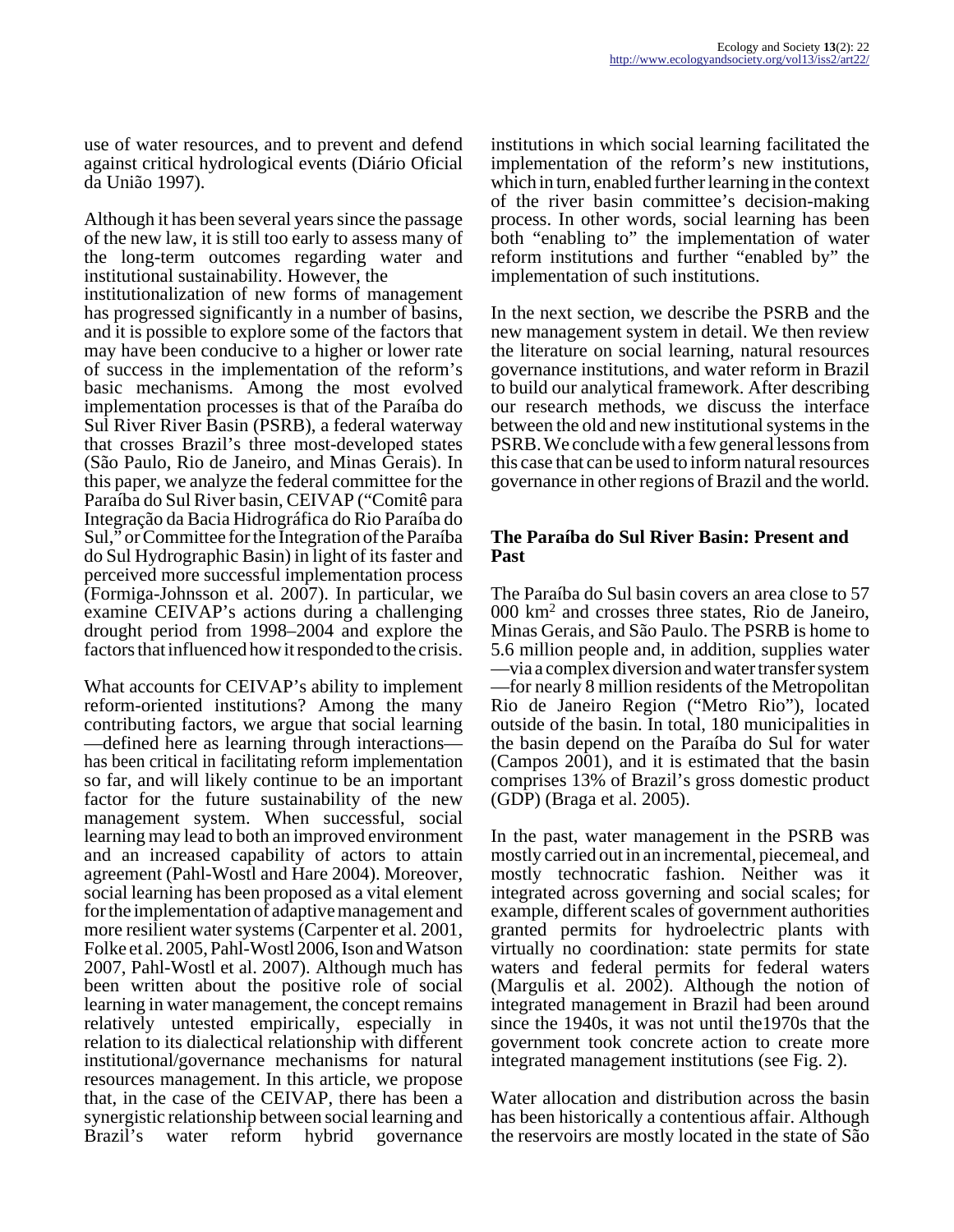**Fig. 1.** Diagram of National Water Resources System (adapted from: Agência Nacional das Águas, October 2002). Bold boxes indicate organizational elements created after the Water Law.



Paulo, two thirds of the flow of the Paraíba do Sul is siphoned off to the Guandu River in the state of Rio de Janeiro to supply Metro Rio. The transfer disproportionately burdens communities in São Paulo state that depend on high water levels in the reservoirs for tourism and recreational purposes. Figure 3 shows the river headwaters and the reservoirs located within São Paulo state. The basin is crucial for domestic water, industries, recreation, and agriculture; its reservoirs and dams historically provided hydropower to the region (Campos 2001).

The river's water committee, CEIVAP, is an important case from a number of perspectives. The basin is one of the most physically complex, with dams and reservoirs built over a time span of nearly a century. Because the river crosses three states and the industrial corridor between Brazil's two largest cities (São Paulo and Rio de Janeiro), it also has political, jurisdictional, and socioeconomic importance. The committee stands out in terms of its implementation because it is the first federal committee to institutionalize the collection of bulkwater fees from users and the first to create a dedicated administrative agency AGEVAP ("Agência do Vale do Paraíba," Paraíba Valley Agency). Moreover, in the past few years, the basin has experienced severe drought events that tested the mettle of CEIVAP. The basin's physical, institutional, and political complexities offer an excellent test case to inform other regions in Brazil and around the world struggling with issues of water management.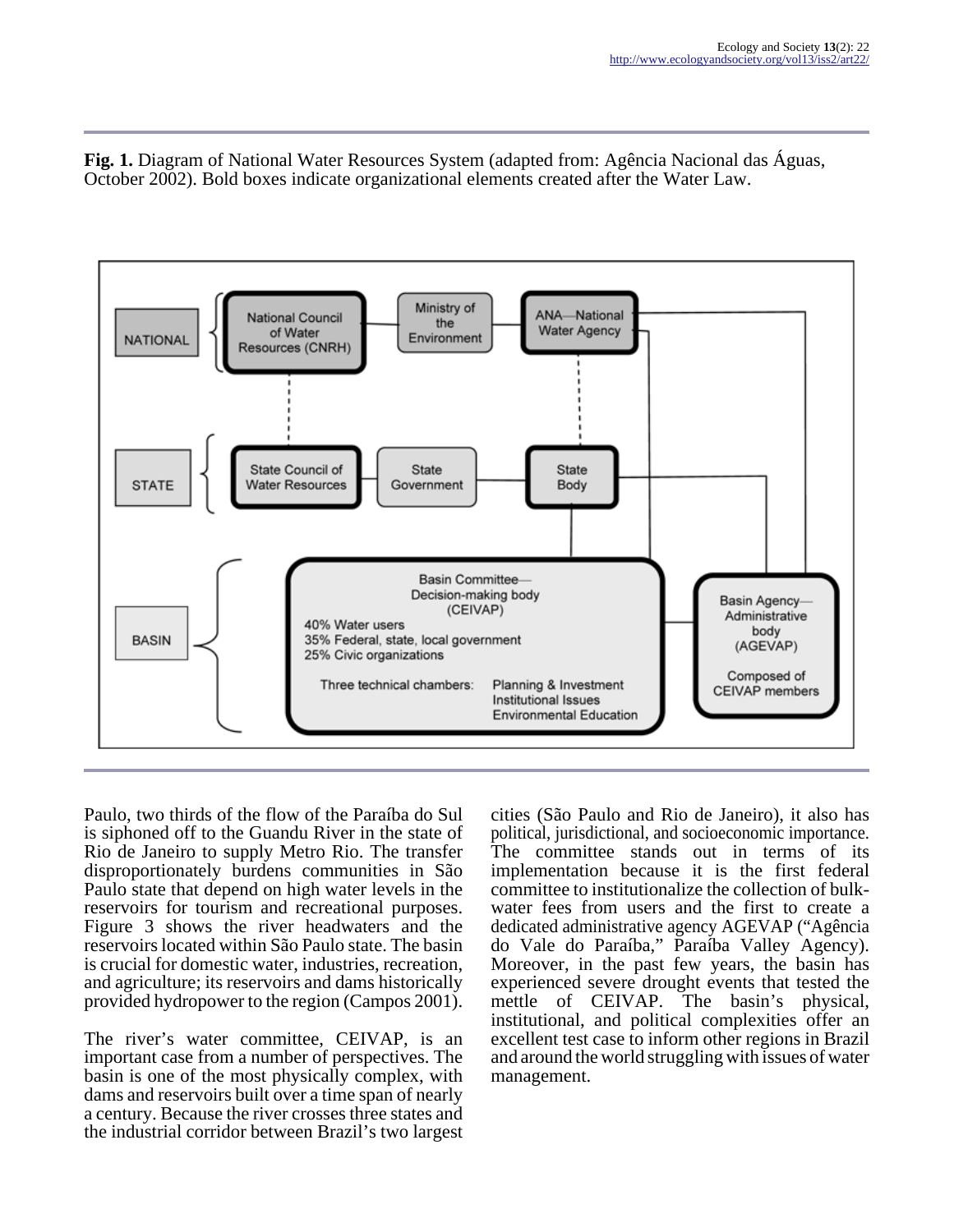**Fig. 2.** Water management timeline. Shows the primary federal-, state-, and basin-level events relevant to the CEIVAP case.

| <b>Water Management Timeline</b>                                                     |  |  |  |  |  |
|--------------------------------------------------------------------------------------|--|--|--|--|--|
| 1934 Federal Water code is enacted                                                   |  |  |  |  |  |
| 1945 Creation of the São Francisco<br>hydroelectric company                          |  |  |  |  |  |
| 1978 CEEIVAP created                                                                 |  |  |  |  |  |
| 1987 Salvador Declaration approved by ABRH                                           |  |  |  |  |  |
| 1988 Federal constitution is amended to set up<br>a National Water Management System |  |  |  |  |  |
| 1991-<br>1997 Seven states reform water management<br>systems                        |  |  |  |  |  |
| 1996 CEIVAP is created                                                               |  |  |  |  |  |
| 1997 Federal Water Law enacted                                                       |  |  |  |  |  |
| 2000 National Water Agency (ANA) created                                             |  |  |  |  |  |
| 2003 CEIVAP enacts cobrança                                                          |  |  |  |  |  |

# **ANALYTICAL FRAMEWORK**

Emerging literature on sustainable common resources management has increasingly suggested that hybrid governance modes—those that span different scales and sectors across the state-marketcommunity divide—not only hold significant promise for long-term resource sustainability but can also potentially promote more democratic and accountable forms of governance (Lemos and Agrawal 2006). Similarly, polycentric and redundant designs are considered essential to sustainability and resilience. Ostrom (2001, 2005) argues that polycentric systems outperform monocentric systems in their ability not only to incorporate local knowledge and to adapt to changing conditions (such as climate-driven impacts) but also to provide greater information sharing and accountability. In addition, redundant and overlapping systems contribute to institutional resilience, that is, they increase their ability to weather and recover from crisis (Ostrom 2001). Likewise, Dietz et al. (2003) suggest three principles that contribute to robust (flexible) environmental institutions: involving interested parties in informed discussion of the rules, nesting authority to allow for adaptive governance at various levels, and employing a mixture of institutional types.

Implicit in this flexibility is the need for learning to occur. Over the decades, social learning, defined as learning from others through observation and modeling (Bandura 1973, 1977), has been found to influence and be influenced by the institutions shaping its creation (Stein 1997). Empirical research has identified social learning as critical to the success of the management of systems ranging from floodplain and river restoration to adaptation to climate change and disasters (Paton et al. 2001,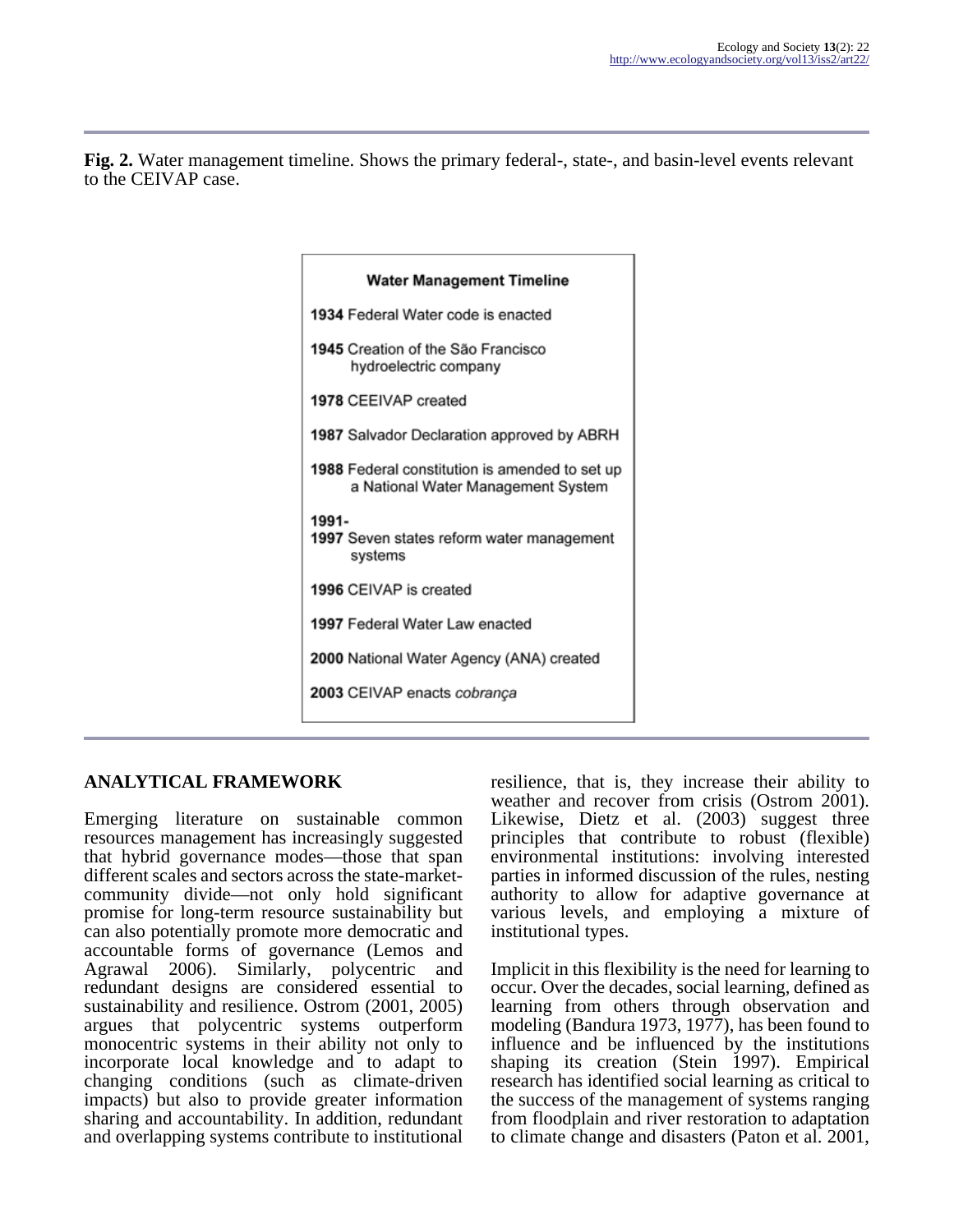**Fig. 3.** Paraíba do Sul River Basin. Enlargement shows primary tributaries, reservoirs, and the Guandu River transfer denoted by a circle. (Source: COPPE at the Federal University of Rio de Janeiro.)



Berkes and Jolly 2002, Pahl-Wostl 2006). Recent work carefully mapping opportunities and constraints for social learning in European countries points toward a promising framework to guide research in this area (Enserink et al. 2007, Ison and Watson 2007, Mostert et al. 2007, Steyaert and Ollivier 2007).

Pahl-Wostl (2002) identifies several critical factors that enhance social learning, including: (a) shared problem perception by actors; (b) the building of trust as a base for critical self-reflection; (c) actor recognition of mutual dependencies and interactions; (d) a reflection on assumptions about the system being managed and on subjective valuation schemes, and (e) actor engagement in collective decision and learning processes. Social learning is an iterative process; both governance structure and the environment affect and are affected by it. In turn, the governance structure and the natural environment being governed affect the process of management. Within this process, actors' social involvement (such as development of social capital or new social practices) and content management (creating new knowledge about the resource or using new management tools such as models) are equally important (Pahl-Wostl and Hare 2004). Ideally, this process results in better technical and

relational qualities, and feedback on outcomes is used to re-examine both governance and the environmental contexts.

But although institutional theory and social learning offer valuable insights to understand new forms of environmental governance such as the one analyzed here, they are less useful for examining the actors who work within institutional structures or separating the role of the actors from the role of institutions and the influence of politics. In this context, the ideas and worldviews that guide these actors' behavior are important to define the ways they affect natural resources management and policy making (Lemos 1998, Lemos and Oliveira 2004). Indeed ideas, and previous experiences with social mobilizations, often shape the way social actors adapt institutions and define the range of choice available to stakeholders to affect policy outcome. Such experiences, social networks, and understanding of physical complexities cannot be gained overnight, and the social memory held by experienced actors can be a powerful contributor to institutional resilience (Folke et al. 2005).

In this study, we argue that, in the PSRB, the existing structures of knowledge production and sharing, which were in place long before the water reform,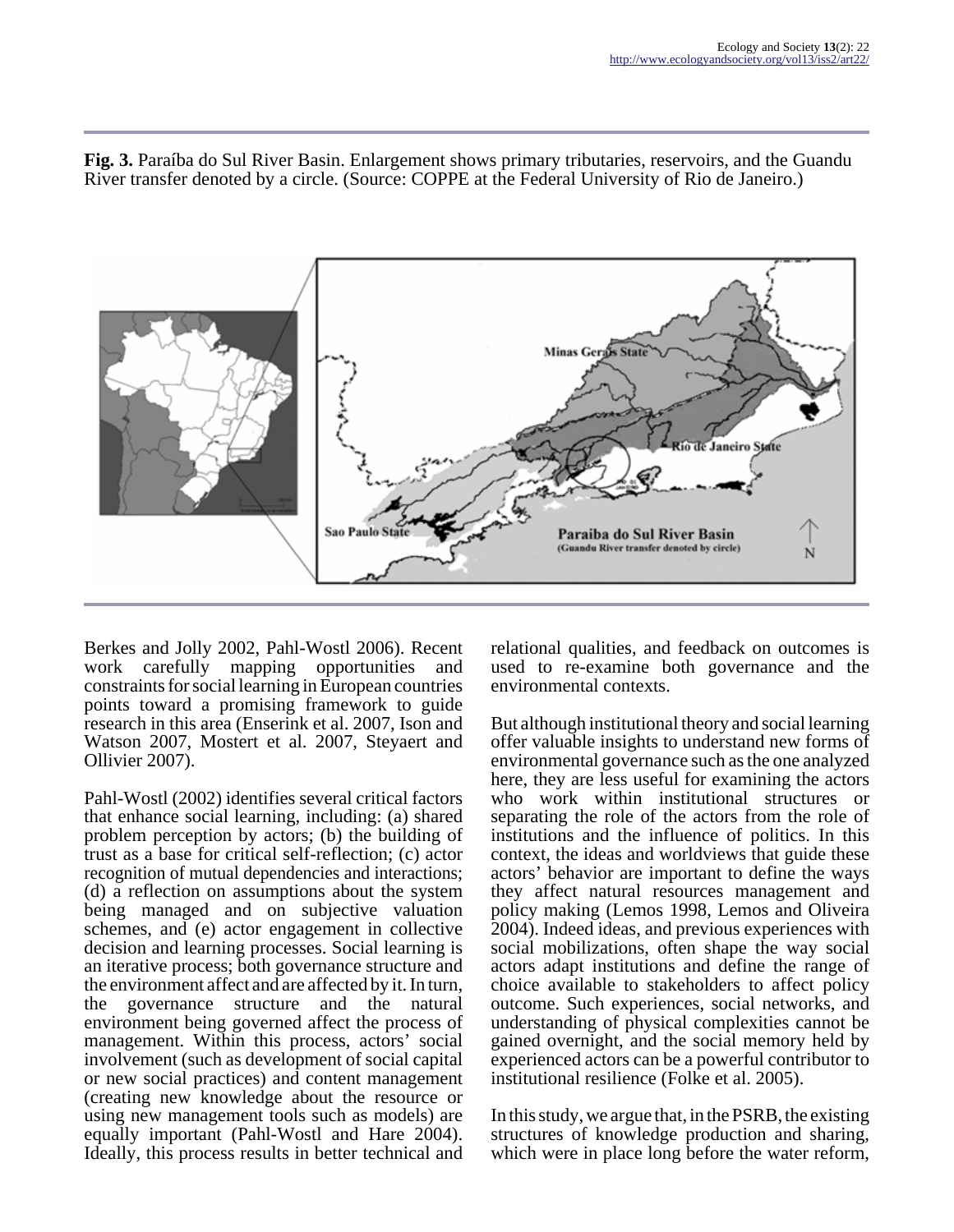facilitated social learning. In turn, the post-reform institutional structure was critical in that it allowed participants to use past social learning and created new opportunities for social learning that enhanced the initial Water Law implementation process in the PSRB.

## **METHODS**

This research relies on a mixed method approach that includes both qualitative and quantitative data. Qualitative data for this research has been collected over a period of 2 years of intense field research in the PSRB. Methods included (1) in-depth, semistructured interviews of 34 CEIVAP members and key informants in the water management sector, and (2) direct observation of four basin committee meetings: a full CEIVAP "plenária" meeting, a CEIVAP Planning and Investment technical chamber meeting, a CEIVAP ad hoc technical group meeting focused on water levels, and a Guandu River committee meeting. All semi-structured interviews were carried out individually at the subject's place of employment and were recorded, transcribed, and coded. Data were then triangulated and cross-checked for consistency. Subjects were chosen by cold calling a list of CEIVAP members, and subsequently "snowballed" (where subjects were asked to suggest additional interview subjects until most new names are exhausted) from the original sample. Additionally, quantitative data were obtained through the Watermark survey that queried 626 members of 18 river basin committees and consortia (including the PSRB), and was organized around five main modules: participation, representation, worldviews, socioeconomic demographics, and knowledge use. In addition, key informants in each basin were interviewed on subjects ranging from day-to-day committee activities to an assessment of goals accomplished (for full details on methods, see Kumler (2005)).

#### **A VIRTUOUS CYCLE OF LEARNING AND INSTITUTIONAL REFORM: THE IMPLEMENTATION OF CEIVAP**

In this section, we discuss in detail the virtuous cycle of social learning and institutional reform in the Paraíba do Sul basin. First, we explore how existing structures influenced the design and implementation of CEIVAP. Next, we examine how the current structure has created further opportunity for social

learning, negotiation, and improved response to crisis.

In terms of continuity, the new system clearly benefited from the old structure to implement the new one. The history of integrated water management in Brazil began in the 1970s, when, in the wake of the 1972 United Nations Conference on Human Environment, several basin committees emerged in Brazil, including one in the PSRB, named the CEEIVAP ("Comitê Executivo de Estudos Integrados da Bacia Hidrográfica do Rio Paraíba do Sul," Executive Committee for the Integrated Studies of the Paraíba do Sul Basin). The CEEIVAP's main role was to support a national initiative to assess water resources in Brazil (Luchini 2000). These committees generally included technocrats from the state and federal levels, but lacked representation from municipalities and civil society. However, they provided one of the first opportunities for stakeholders to start thinking about water reform. They also supported the emergence of a network of water managers who worked together in the region for many years—and began to advocate for water reform.

As the federal government was in the process of preparing and passing the 1997 law, a group of nine CEEIVAP participants began to make the transition to the current CEIVAP (named after its predecessor) between 1996 and 1997 (personal interviews). From a solid core of committee members who had worked in water resources for 10 years or more, six had served on the committee for 6 years or more, and one had actually been on CEEIVAP or CEIVAP since 1981 (personal interviews). In the context of these interactions, they had exchanged ideas and knowledge, shared experiences, and developed much needed social capital to push for reform.

As a new management institution, CEIVAP is a good example of a coordinated polycentric system, with multiple decision-making centers each wielding power. Figure 4 depicts and compares the two systems of management in the PSRB before and after the reform. The old system mostly functioned in an uncoordinated, top-down fashion that lacked formal links and established channels of communication. The new system loosely coordinates and integrates different scales and sectors, creating formal links among actors and jurisdictions where none existed before. For example, institutionally, CEIVAP overlaps with numerous other committees and consortia in the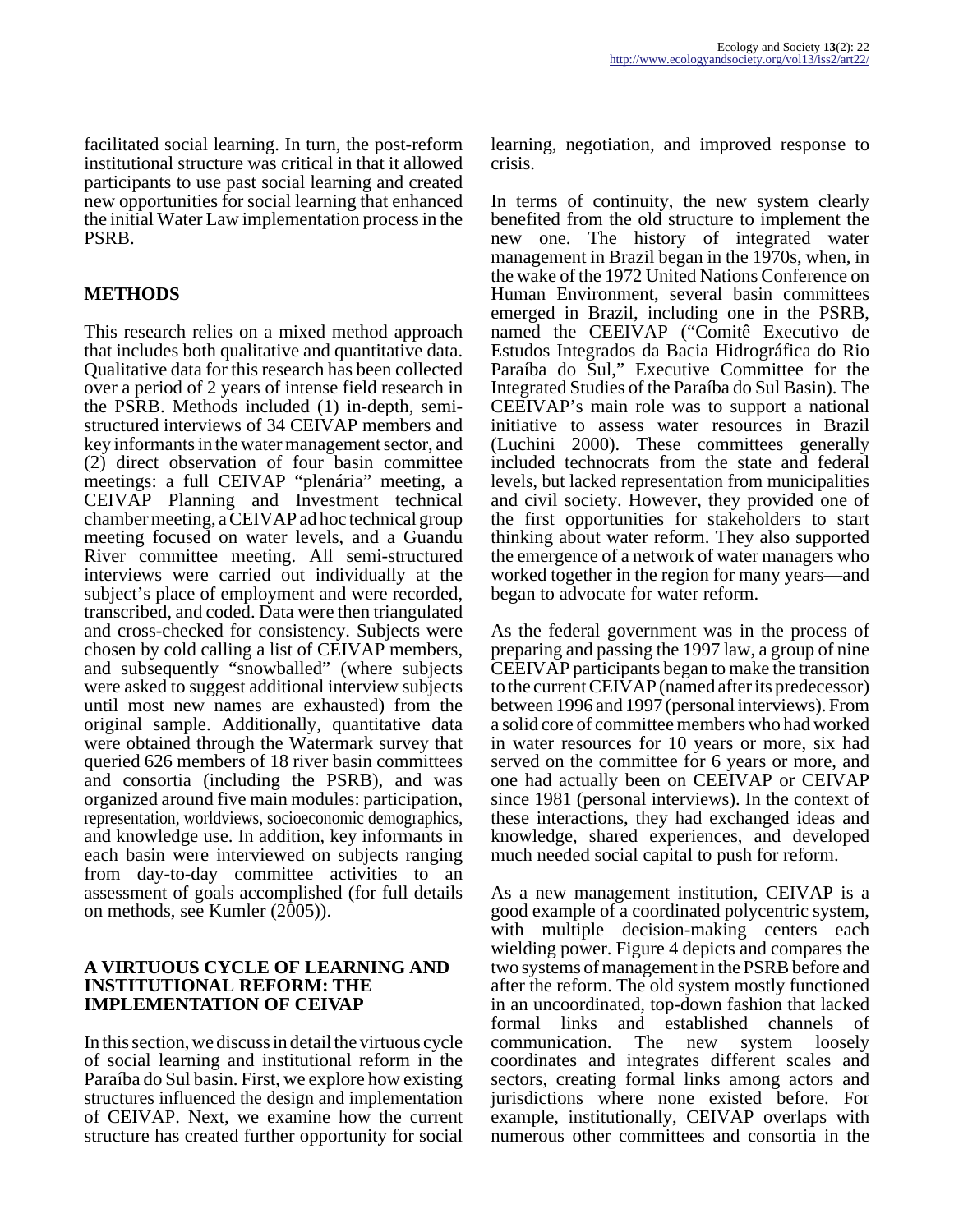basin. This includes the São Paulo committee for the Paraíba do Sul River (in existence prior to CEIVAP), other existing and potential sub-basin committees within each state, and consortia of users and of basins. As we describe below, the significant institutional and actor interactions and redundancy in the new system offer increased opportunities for coordination and information sharing. Under the new law, actors and organizations act in a much more integrated fashion. For example, in addition to obtaining an environmental permit from the environmental agency, IBAMA ("Instituto Brasileiro do Meio Ambiente e dos Recursos Naturais Renováveis," or the Brazilian Institute for the Environment and Renewable Resources), users must also get a water use permit from ANA ("Agencia Nacional das águas," or the National Water Agency for federal waters) or the state management agency (for state waters and groundwater resources), and they must pay for use (withdrawal and consumption) of river water and for discharged effluents, as determined by CEIVAP. Thus, their actions now are constrained by collective decisions regarding water use and water charges. In this case, the synergy between actors and institutions/organizations has been positive, with "técnicos" using their experience to "calibrate" the new institutional mechanisms and, in turn, the new organizational structure pushing "técnicos" to communicate and work together in an integrated fashion.

Although a number of the participants are the same, along with new additions such as ANA and civil society, the power framework within which they operate is different. These two factors—a new power structure and the amalgamation of new and old actors—have helped the process of social learning for CEIVAP as an institution, thus increasing its future potential adaptability and even sustainability. Beyond creating such opportunities for creative problem solving, the structure brings new opportunities for interaction and information flow. Just as organizational and institutional overlap has increased, the actors themselves exhibit a type of redundancy or pluralism in three respects. First, a number of actors who have been involved in managing the river for some time have also been involved in earlier integrated management experiments such as CEEIVAP. These people bring a unique long-term historical perspective as well as considerable experience to the table and are important in accessing "institutional memory" (personal communication). Secondly, a small

number of committee members represent more than one sector, such as one member who represents both civil society and government. Such actors undoubtedly see the issues from a variety of angles or frames (Dewulf et al. 2005) and it is likely that they may both enable others to do the same or determine how to approach specific issues with different sectors. Thirdly, several committee members serve on other basin committees. With one exception, from all the members interviewed for this study, committee members felt that this gave them an advantage. According to one respondent, "I think that the existence of the São Paulo committee served to open pathways for us into the federal committee [CEIVAP]" (personal communication).

Previous experience and exchange of knowledge within these networks of técnicos both in the public and private sectors is likely to result in higher levels of synergy across the state-society divide. Additionally, experience accumulated over the years is perceived as a clear advantage since for a first-time participant in the process, getting to know the rules and the topics of discussion "takes a long time" (personal communication). Another advantage mentioned was the ability "to recycle" ideas by bringing an agenda item that might have failed in one river basin committee to another where it may have a better chance of succeeding. For example, in one particular case, when an environmental education idea was rejected in one committee, a dual committee member offered to bring it to another committee (personal communication).

Additionally, because the São Paulo committee and the Guandu River committees, in particular, share significant problems and issues in common with CEIVAP, debating these issues in one committee surely helps when the same issue arises on another committee. And because all the members of the executive agency AGEVAP are also members of CEIVAP, opportunities for similar synergies exist here as well. Thus, in terms of actors, organizations, and committees, the new polycentric and redundant institutional design has created substantial new spaces for social learning.

In interviews with members of the committee, several elements for social-learning capacity identified by Pahl-Wostl and Hare's (2004) framework became evident. In particular, we found that committee members showed significant sharedproblem identification, an awareness of differing perspectives and goals, an ability to learn to work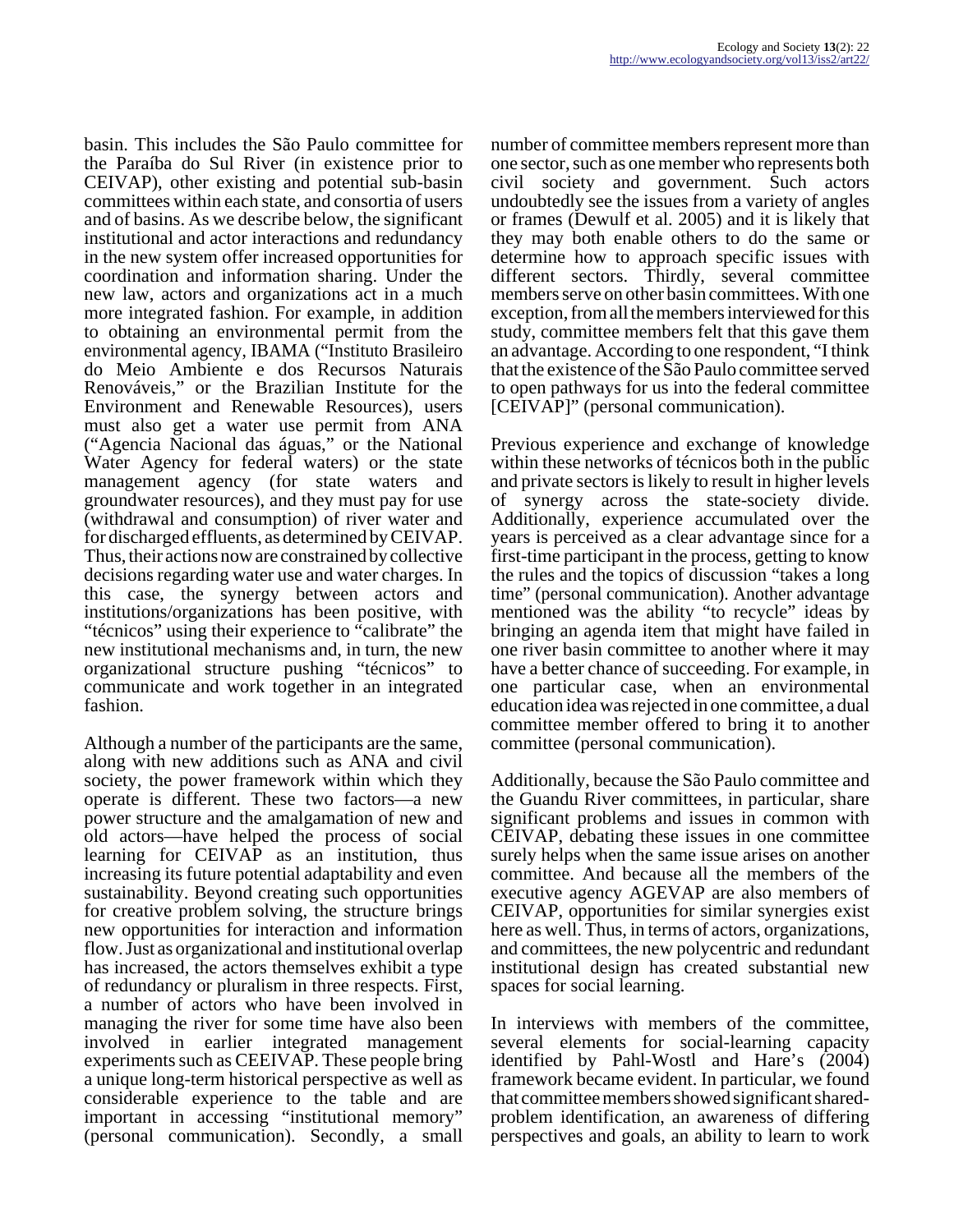**Fig. 4.** Conceptual decision-making diagram. Decision making by water users on the Paraíba do Sul before and after the new water policy. Arrows represent direction of water-use decision making and coordinated information flow. Ovals in the "After" diagram show committees and are dashed to show that they are open to outside interaction and participation. Notice the committee and membership overlap, streamlined water-use decisions, and enhanced flow of information from the river to committees in the "After" diagram compared with the relatively uni-directional and isolated decision making of the first diagram.



together, an understanding of mutual interdependence, and trust. In addition, we found that two other elements were present: a certain faith in the committee's abilities and a "buying-into" of the system itself.

As shown in Table 1, interview data were complemented by Watermark survey data, observations, and an internal evaluation of CEIVAP by its members in 2004. Survey data show high levels of agreement around both the main basin problems (water quality and environmental degradation) and about the "cobrança" process: 74% believe that without it, the committee would

lose its impetus and become non-sustainable. In addition, 89.2% of the members believe that users who consume and pollute the most should pay more irrespective of their capacity to pay. They also have high praise for some of the mechanisms created and implemented by the reform: 77.6% consider the level of democracy in decision making within the committee good or excellent, 63.7% believe that the Committee attempts to involve all members, and 77.5% agree that the committee's attempts to resolve conflict are good or excellent. When asked about who sets the Committee's agenda, 46.2% believe that all who want to get involved do, and although 36.9% believe that the agenda is set by a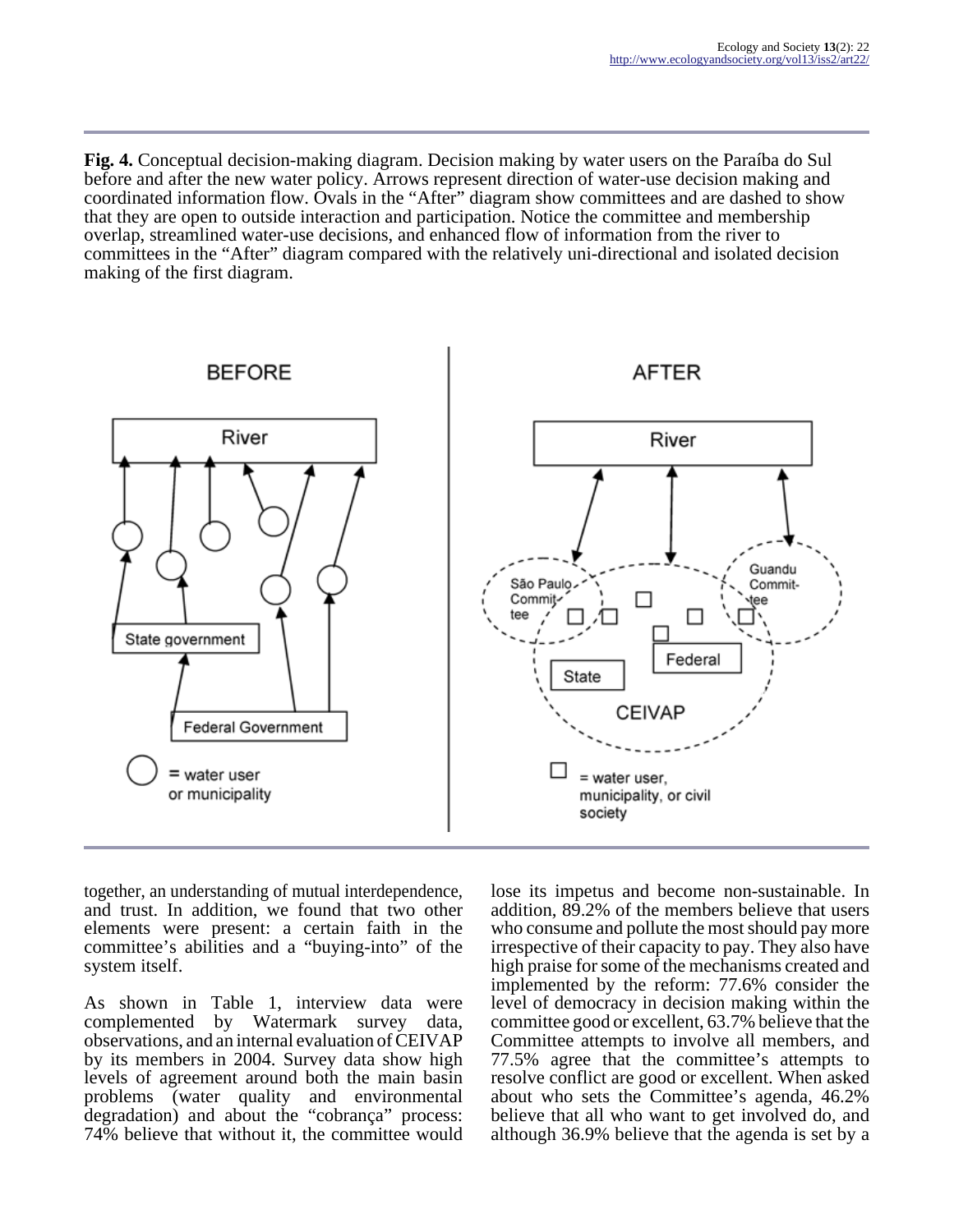small group, they also believe this group values the contributions of all members. Only 1.5% pointed to lack of motivation from members as a problem.

Not surprisingly, the most-reported constraints to success were lack of resources (65.2%) and conflict (13.6%). This is consistent with data from the indepth interviews, in which respondents suggested that conflict among sectors was a critical factor making decisions more difficult. And in many cases, these conflicts dealt with money. In in-depth interviews, five informants indicated that talking about issues of money or the "cobrança" often expose differing perspectives among stakeholders, many times making decisions difficult. One committee member stated, for example, that although calls for more resources are frequent, not all, especially users, agree: "Thus, if I'm a water user, why am I going to want a committee or a basin plan, if after all of this, I'm going to have to pay for the water?" (personal communication).

Although there are internal politics, in-depth interviews showed that committee members share a fundamental consensus in their belief in the system and in their understanding of the committee's role. According to one respondent, "I've never had, and not just here [at this particular meeting], but I've never had a sense that someone is participating on the committee in a contrary way" (personal communication).

What the survey data and the in-depth interviews show is that committee members seem to have adopted a sense of ownership of the process—a process that the vast majority of them buy-into and support, even when pressed on difficult or divisive issues. The level of agreement shown, especially on agenda items of top priority, bodes well for the ability of the committee to work through difficult issues. Not only do they agree on the limitations of CEIVAP's power, but they also agree on the interpretation of the law in terms of payment of transferred water. In addition, with only one dissent, all of those questioned believe that the Water Law is adequate to resolve the problems of water. Just over half of those interviewed for this study felt that it was only a question of having the political will and/or effectively implementing the law. We should note that overall, committee members interviewed are highly educated with more than 5 years of experience in water-resources work. They clearly understood the limits of the natural system and the weaknesses of the man-made system, without which

it is unlikely that CEIVAP would be making the progress it has made.

## **An Early Test: 1998–2004 Drought**

In this section, we examine social learning in action during a challenging period of drought between 1998–2004. When responding to the prolonged drought, committee members showed a high degree of cooperation, integration, flexibility, and even trust, on several fronts. First, when the drought hit hard, it became clear that the larger committee was too unwieldy to make efficient decisions necessary to avoid collapse—so the challenge was to make fast and effective decisions within the new management framework. To address competing needs, CEIVAP formed a working group of "técnicos" both from the private and public sector that met weekly to examine and address system needs and limitations. Whereas in the past, decisions about river flow were mostly controlled by the hydroelectric sector, after the creation of CEIVAP, the pressure to include broader representation of stakeholders increased. The ad hoc group made decisions regarding reservoir and transfer release levels and, although others were welcome, the group was largely formed by "técnicos" (personal observations). As the situation improved, the group met with less frequency and continued to monitor the situation.

The situation was particularly touchy because of the previously described history of the reservoirs and the conflicting needs of São Paulo and Rio de Janeiro states. Although the state of Rio de Janeiro wanted these reservoirs to keep releasing a steady amount of water to regulate water supply and control water quality, São Paulo wanted the release from the reservoirs decreased so that reservoir levels could recuperate. The work group managed to address the drought problem by reducing the reservoir release while carefully monitoring water quality downstream. This also involved physically intervening in the water captured by some cities. The group worked with local authorities to determine critical areas where this capture could not be reduced and others where it could (personal interviews). According to one respondent, "It was a long, complex, and careful operation involving monitoring of water quality of the river" (personal interviews). In these meetings flows were debated and reduced or increased in small increments. In one meeting observed for this research, participants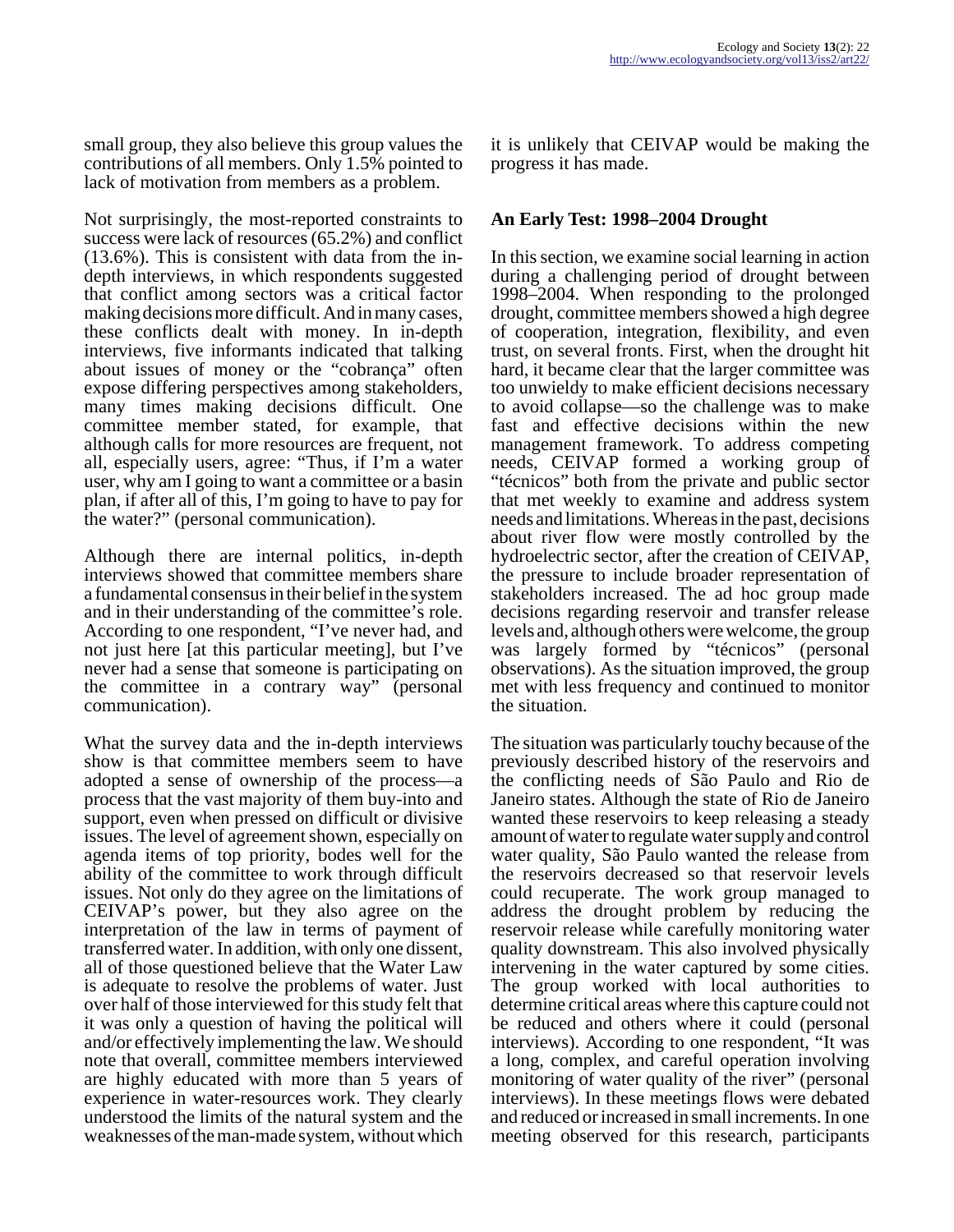|                                                            | Data source |        |                                                    |      |
|------------------------------------------------------------|-------------|--------|----------------------------------------------------|------|
| Social-learning capacities                                 | rviews      | survey | In-depth inte- Watermark Observations Internal su- | rvey |
| Shared problem identification (water quality and finances) | X           | X      | X                                                  |      |
| Awareness of differing perspectives/goals                  | X           |        |                                                    |      |
| Ability to learn to work together                          | X           | X      | X                                                  | X    |
| Understanding of mutual interdependence                    | X           |        |                                                    |      |
| Trust                                                      | X           | X      |                                                    | X    |
| Faith in committee's abilities                             | X           | X      |                                                    | X    |
| Drought response                                           | X           |        | X                                                  |      |

## **Table 1.** Social-learning elements identified within CEIVAP by data source.

† Internal survey conducted by AGEVAP, not part of authors' fieldwork (CEIVAP 2004).

recommended that the transfer pumping to the Guandu River be increased from  $160 \text{ m}^3/\text{s}$  to  $165 \text{ m}^3/\text{s}$ s. The outcome of the group's work was the successful recuperation of the reservoirs while managing to meet water needs in Rio as well.

This success created goodwill on many fronts. The various users ably worked together to reach an acceptable solution, one which could not have been completed without involvement and cooperation on many levels. The operation was so successful that some believe the possibility of reservoirs reaching dangerously low levels is almost non-existent; according to one "técnico": "I don't believe in the possibility of the reservoirs emptying because of the methods being adopted" (personal communication). Another indicated that because of this action a return to previous high levels of transfer pumping would be unlikely (personal communication). In other words, it became clear that the city of Rio de Janeiro could survive with less flow.

#### **THE FUTURE OF CEIVAP AND THE THREAT OF POLITICS**

As mentioned in CEIVAP's historical background, key individuals pushing for water reform over the years were central agents in implementing the new system. Recent developments in the basin, however, may threaten its stability and long-term sustainability. In particular, can the success of a system lead to its demise, as individual actors see an opportunity to gain political capital? In CEIVAP's case, for example, the political maneuvering of one mayor (and member of CEIVAP) seeking to bolster his political clout visà-vis the CEIVAP and AGEVAP has threatened to undermine the committee's long-term effectiveness. His attempts to influence the distribution of managing positions within the Committee at the expense of representatives of other states and civil society organizations has been met with disappointment among CEIVAP members, which, if left unchecked may result in demobilization (personal communication). It remains to be seen whether other positive elements such as polycentrism and redundancy can allow CEIVAP to weather such threats over the longer term.

As the dynamics of the committee change and new actors replace current ones, some of the social capital and expertise will go with them. Because a number of committee members have been involved since the beginning of the process, they bring perspectives that cannot be recreated. On the other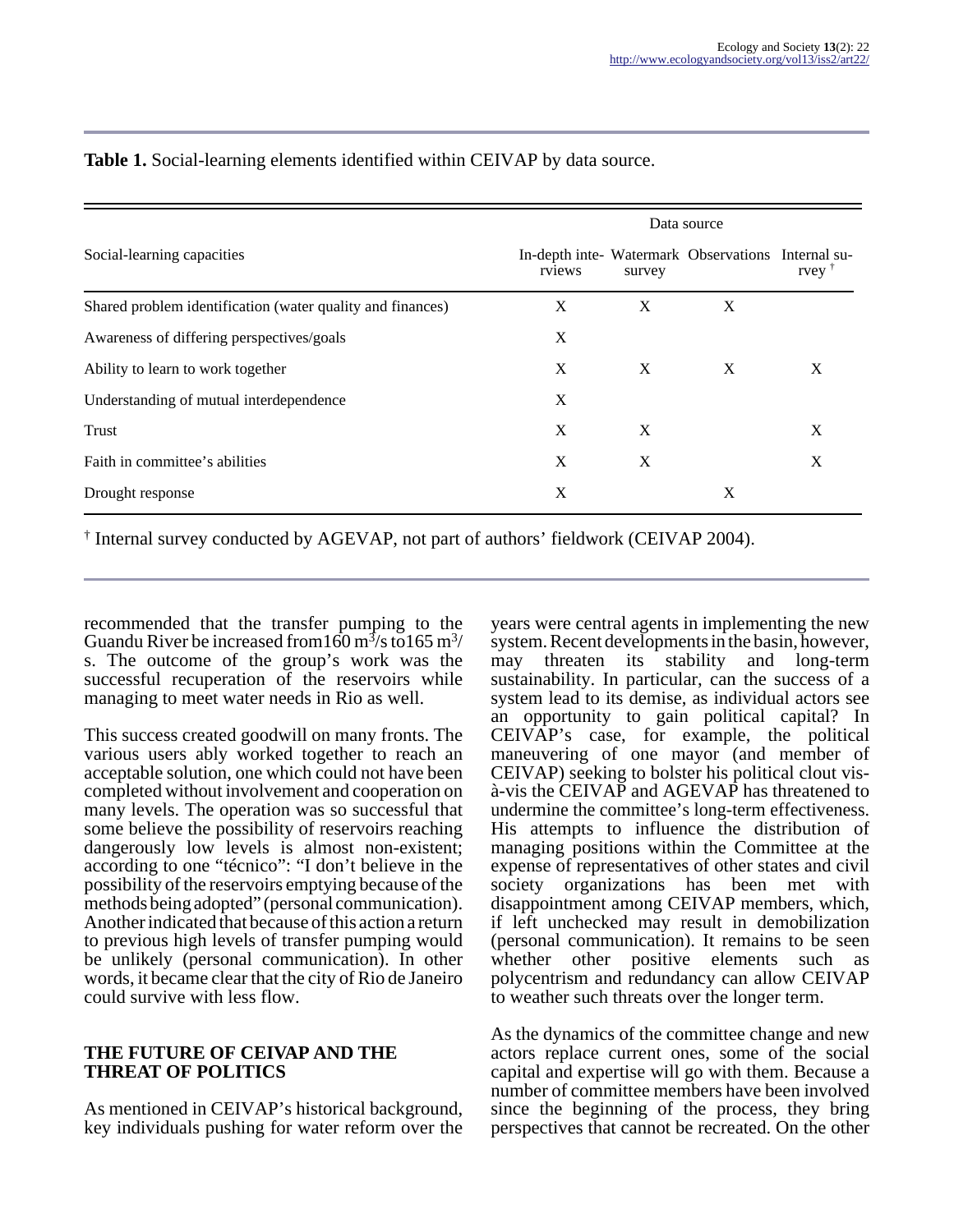hand, these actors may be less willing to accept innovations that newer actors might embrace, thereby making the system less flexible. However, at this crucial juncture of CEIVAP's early years, strong, experienced members may help to fortify the institution. Once it is established, the eventual influx of newer, younger participants may help bring in innovations just when greater flexibility will be necessary to keep up with changing external factors affecting water management and use. Although actors' behavior can be unpredictable, it is important for institutions to be able to function when old actors leave and new ones enter and, in some contexts, actors may be more important than the institutions that house them. This may be especially true early on in an institution's history when actors might have been involved in the founding of the institution itself, thus bringing with them a certain level of "buy-in" and energy that later actors might not have. Such actors may also be important to the processes of social learning by providing much needed experience and knowledge, by providing a sense of continuity, and by participating in policy networks pushing for reform. Although we can identify factors that seem to enhance social learning and resilience, much work remains to be done on understanding the relative importance of such factors in resilience—especially vis-a-vis the role of power (Mostert et al. 2007).

# **CONCLUSIONS**

Significant changes in society and politics in Brazil over the past 20 years have enabled progress toward integrated water management in several regions. In the case of the Paraíba do Sul basin and its federal committee, CEIVAP, the framework of social learning has much to contribute to understanding the process of implementation. The changing nature of state–society relations, the institutional structure, the role of actors and networks, and actor trust and buy-in to the system have all enhanced social learning. In the case of the PSRB, such social learning has enabled CEIVAP to implement the federal law while allowing for local adaptation.

The new Water Law enabled CEIVAP to absorb experience and social capital while creating new spaces for social learning and, at the same time, expanding the process to include previously excluded stakeholders. This inclusive model enables diverse alliances to be forged between sectors that previously would not have been

possible, thereby also increasing circulation of information among stakeholders. The pluralism of the actors increases social networks both within and outside of CEIVAP, helping to generate social learning within the basin and potentially even outside of it. Institutional redundancy on several levels strengthened information creation, information sharing, and networks. The flexibility of the system is demonstrated by the ad hoc work group and its contribution to sustainable use of water during a severe drought event.

The combination of this trust-based network and CEIVAP's concrete successes in terms of collecting and applying "cobrança" money, creating a basin agency, and averting disaster in the face of a crisis has resulted in a strong buy-in to the system. Members also exhibit a high degree of trust in technical capacities and abilities.

This study is limited to the initial implementation process; with the drought crisis past and as the process continues to unfold, new challenges will also emerge. Already, results of this study highlight several problems that face CEIVAP. Clearly, actors who have been involved for decades have had more time for social learning. This likely explains interview results where civil society actors, who tend to be new to the management process, were perceived as being least effective in their attempts to represent their sector. If not remedied, this could undermine trust and the legitimacy of the system. The committee might consider engaging in team building and training to attempt to "even out" the playing field in this regard.

The issue of financial resources is a difficult issue that permeates many decisions, and social learning has less impact here. Without money, neither CEIVAP nor the river will be sustainable in the future. Although CEIVAP has seen some financial successes, ultimately money is part of a much larger economic system over which CEIVAP wields very little control. Within the committee, however, the combination of political and economic interests of members may be a crucial balance that assists in institutional evolution. Finally, political meddling may make CEIVAP a victim of its own success.

This study of CEIVAP holds several lessons for other river basins and institutions. First, an inclusive institutional framework that allows previous networks, experiences, and actors to play a role may help to enhance social learning within the new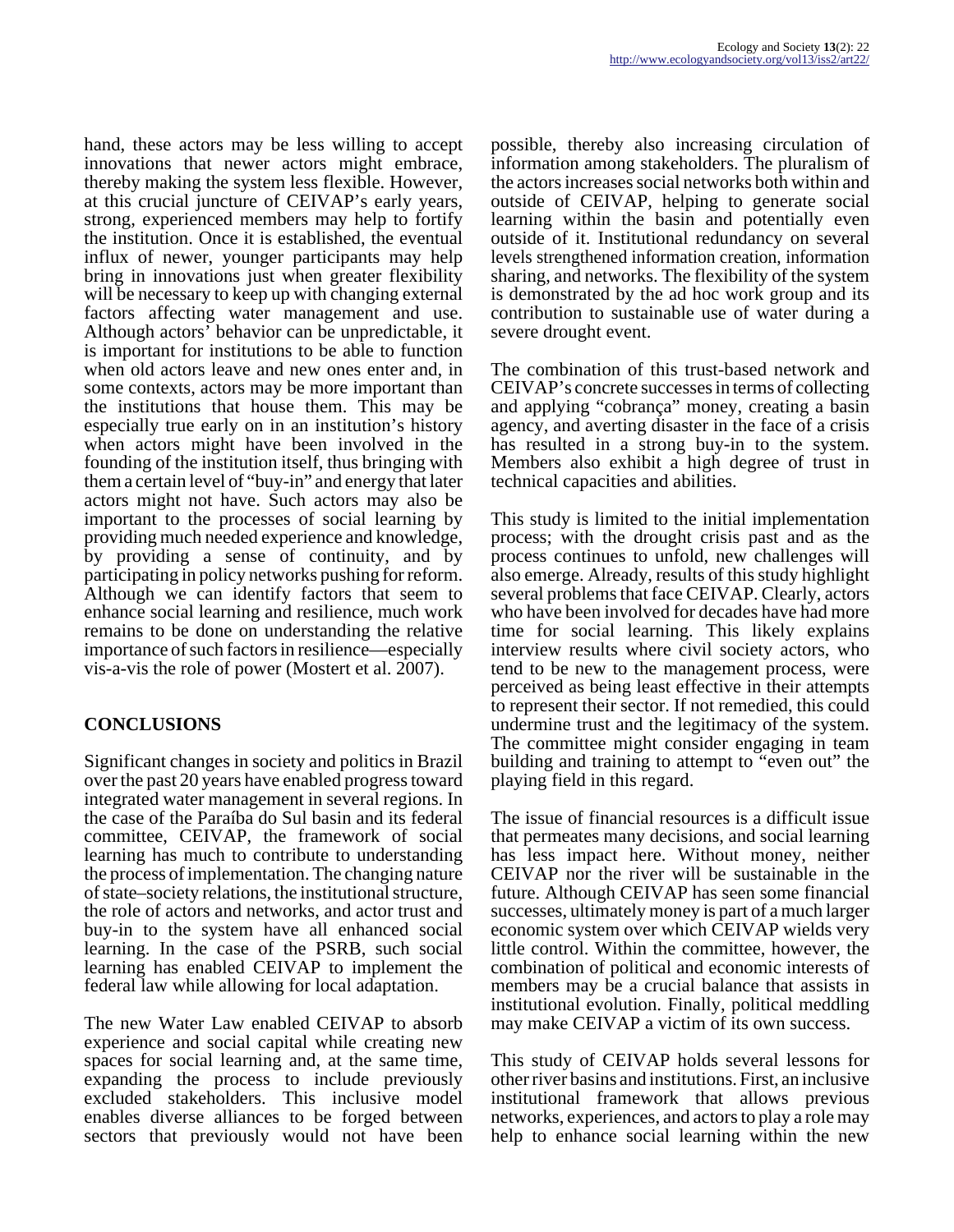framework. Second, early events within the institution can be important to establish trust and buy-in among actors that can set the tone and determine the success of institutional implementation and progress (in CEIVAP's case, early successes during the drought and "cobrança" debate set a positive tone among actors). Third, institutional overlap and actor redundancy can create new sociallearning spaces and policy opportunities within the larger structure and can increase information flow among actors and organizations. Our study also shows that the individual actors matter, especially in terms of their previous institutional experience and knowledge, their relationships with each other, and their buy-in to their roles within the new institution. Finally, issues related to financial resources and politics are perhaps the greatest challenge to such nascent institutions and as such may potentially derail successes. Although our study took place in a developing-country context, many commonalities are evident with studies in European basins (Enserink et al. 2007, Ison and Watson 2007, Mostert et al. 2007), perhaps suggesting that hope exists for social learning and sustainability commonly shared.

*Responses to this article can be read online at: <http://www.ecologyandsociety.org/vol13/iss2/art22/responses/>*

## **Acknowledgments:**

*Funding of this research include grants from NSF (Award #SES 0233961) and NOAA (Award #NA03OAR4310010).*

## **LITERATURE CITED**

**Abers, R. and K. D. Jorge.** 2005. Descentralização da gestão da água: por que os comitês de bacia estão sendo criados? *Ambiente & Sociedade* [online] **8** (2):99–124. [online] URL: [http://www.scielo.br/sci](http://www.scielo.br/scielo.php?pid=S1414-753X2005000200006&script=sci_arttext)  $e$ lo.php?pid=S1414-753X2005000200006&script= [sci\\_arttext.](http://www.scielo.br/scielo.php?pid=S1414-753X2005000200006&script=sci_arttext)

**Agencia Nacional das águas.** 2002. *The evolution of water resources management in Brazil.* [online] URL: [http://www.ana.gov.br/ingles/Portais/04-evolution.](http://www.ana.gov.br/ingles/Portais/04-evolution.html) [html](http://www.ana.gov.br/ingles/Portais/04-evolution.html).

**Bandura, A.** 1973. *Aggression: a social learning analysis.* Prentice-Hall, Englewood Cliffs, New Jersey, USA.

**Bandura, A.** 1977. *Social learning theory.* Prentice-Hall, Englewood Cliffs, New Jersey, USA.

**Berkes, F., and D. Jolly.** 2002. Adapting to climate change: social–ecological resilience in a Canadian Western Arctic community. *Conservation Ecology* **5**(2): 18. [online] URL: [http://www.ecologyandsoc](http://www.ecologyandsociety.org/vol5/iss2/art18/) [iety.org/vol5/iss2/art18/](http://www.ecologyandsociety.org/vol5/iss2/art18/).

**Braga, B. P. F., C. Strauss, and F. Paiva.** 2005. Water charges: paying for the commons in Brazil. *International Journal of Water Resources Development* **21**(1):119–132.

**Campos, J. D.** 2001. *Cobrança Pelo Uso Da água Nas Transposições Da Bacia do Rio Paraíba do Sul Envolvendo o Setor Elétrico.* Thesis, Universidade Federal do Rio de Janeiro, COPPE, Brazil.

**Carpenter, S., B. Walker, J. M. Anderies, and N. Abel.** 2001. From metaphor to measurement: resilience of what to what? *Ecosystems* **4**(8):765– 781.

**Comitê para Integração da Bacia Hidrográfica do Rio Paraíba do Sul (CEIVAP).** 2004. *Resultado da Avaliação Realizada pelos Membros do CEIVAP.* [online] URL: [http://www.ceivap.org.br/downloads/](http://www.ceivap.org.br/downloads/ResultadoAvaliacao.pdf) [ResultadoAvaliacao.pdf.](http://www.ceivap.org.br/downloads/ResultadoAvaliacao.pdf)

**Dewulf, A., M. Craps, R. Bouwen, T. Taillieu, and C. Pahl-Wostl.** 2005. Integrated management of natural resources: dealing with ambiguous issues, multiple actors and diverging frames. *Water Science and Technology* **52**(6):115–124.

**Diário Oficial da União.** 1997. *Lei no. 9.433, de 8 de janeiro de 1997.* [online] URL: [http://www.ana.](http://www.ana.gov.br/Institucional/Legislacao/leis/Lei9433.htm) [gov.br/Institucional/Legislacao/leis/Lei9433.htm.](http://www.ana.gov.br/Institucional/Legislacao/leis/Lei9433.htm)

**Dietz, T., E. Ostrom, and P. C. Stern.** 2003. The struggle to govern the commons. *Science* **302** (5652):1907–1912.

**Enserink, B., M. Patel, N. Kranz, and J. Maestu.** 2007. Cultural factors as co-determinants of participation in river basin management. *Ecology and Society* **12**(2): 24. [online] URL: [http://www.e](http://www.ecologyandsociety.org/vol12/iss2/art24/) [cologyandsociety.org/vol12/iss2/art24/.](http://www.ecologyandsociety.org/vol12/iss2/art24/)